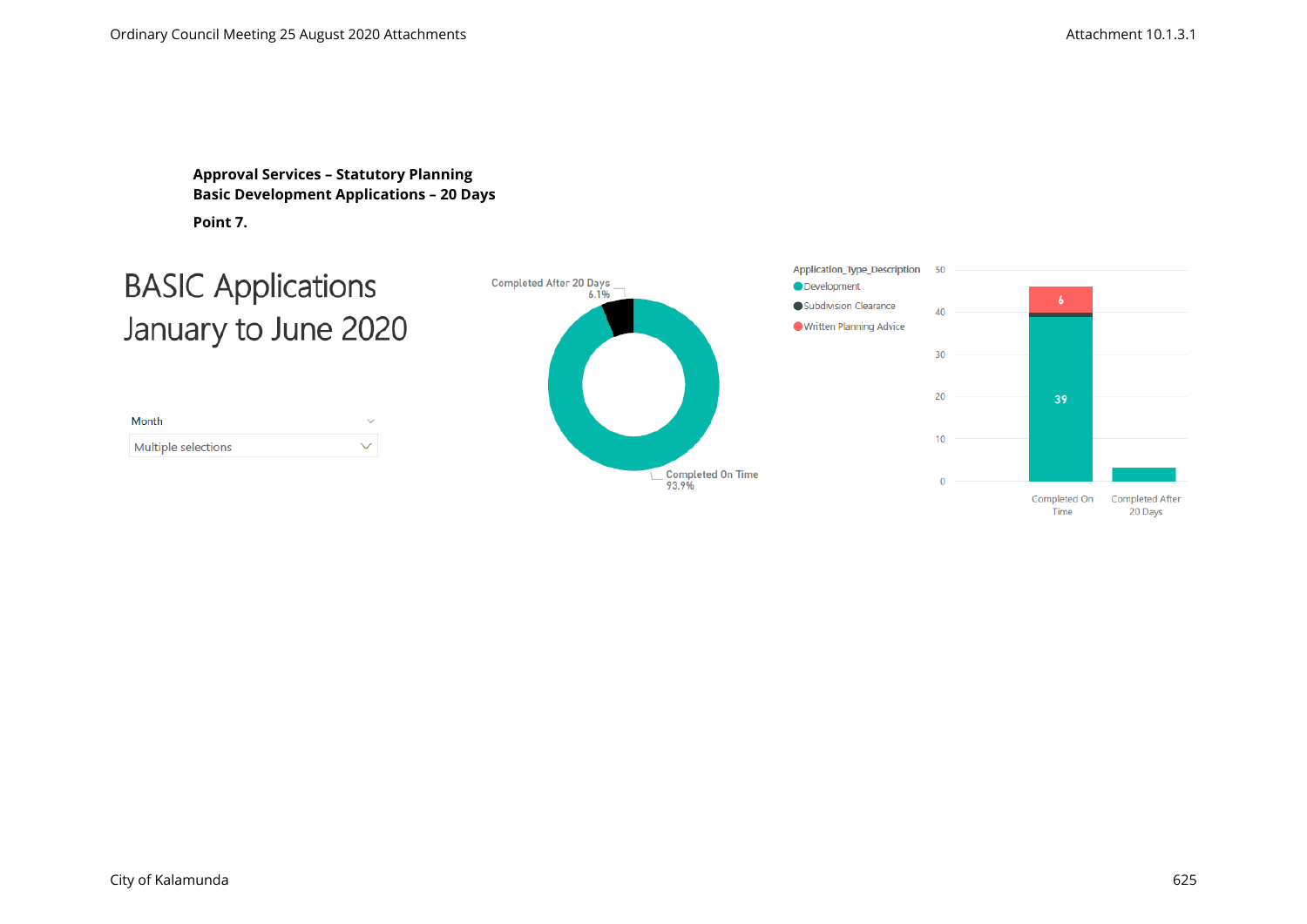**Standard Development Applications – 60 Days Point 8.**

# **STANDARD Applications** January to June 2020

| Month               | $\checkmark$ |
|---------------------|--------------|
| Multiple selections | ╰            |



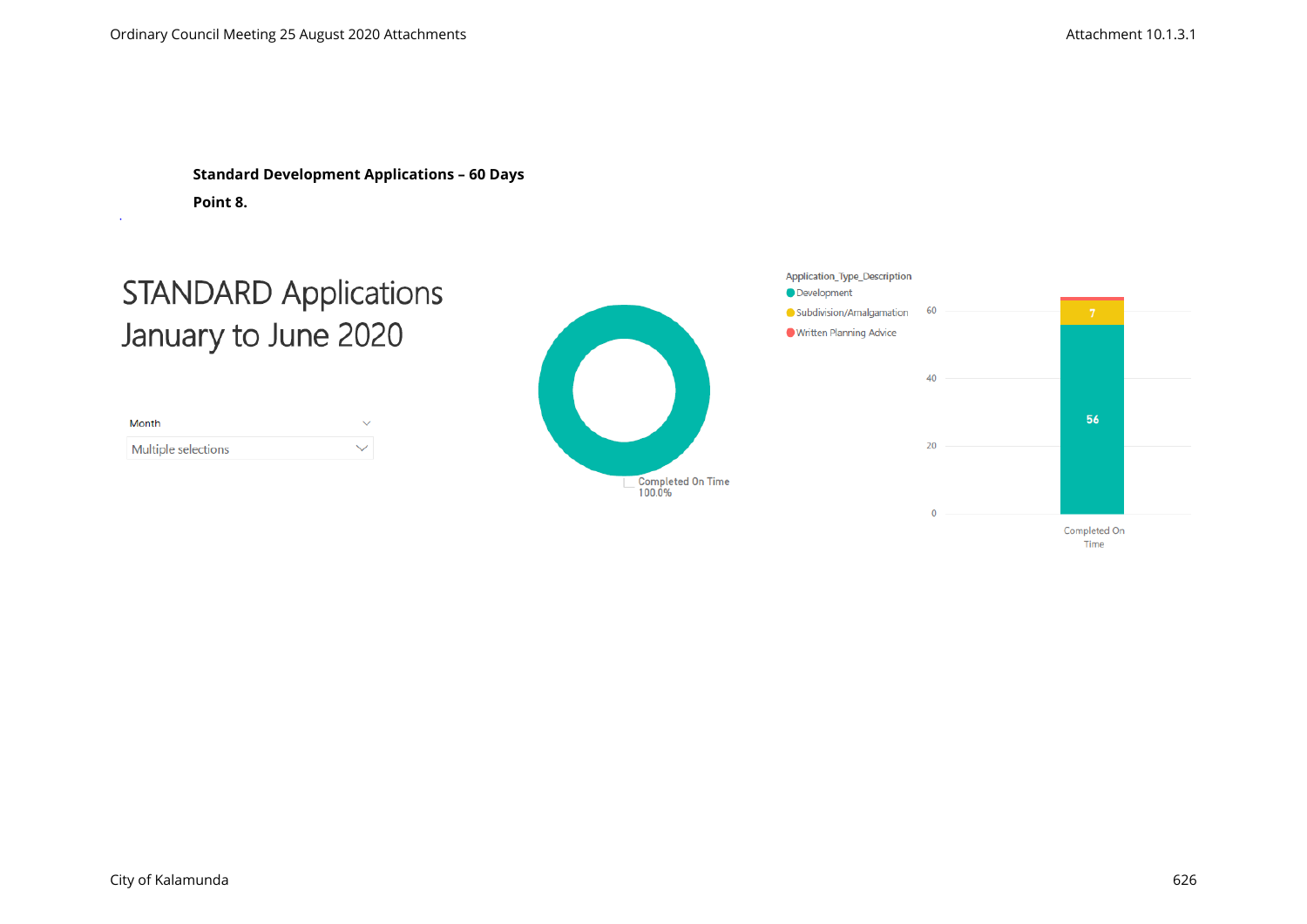**Complex Development Applications – 90 Days Point 9.**

# **COMPLEX Applications** January to June 2020

| Month               |   |
|---------------------|---|
| Multiple selections | ╰ |



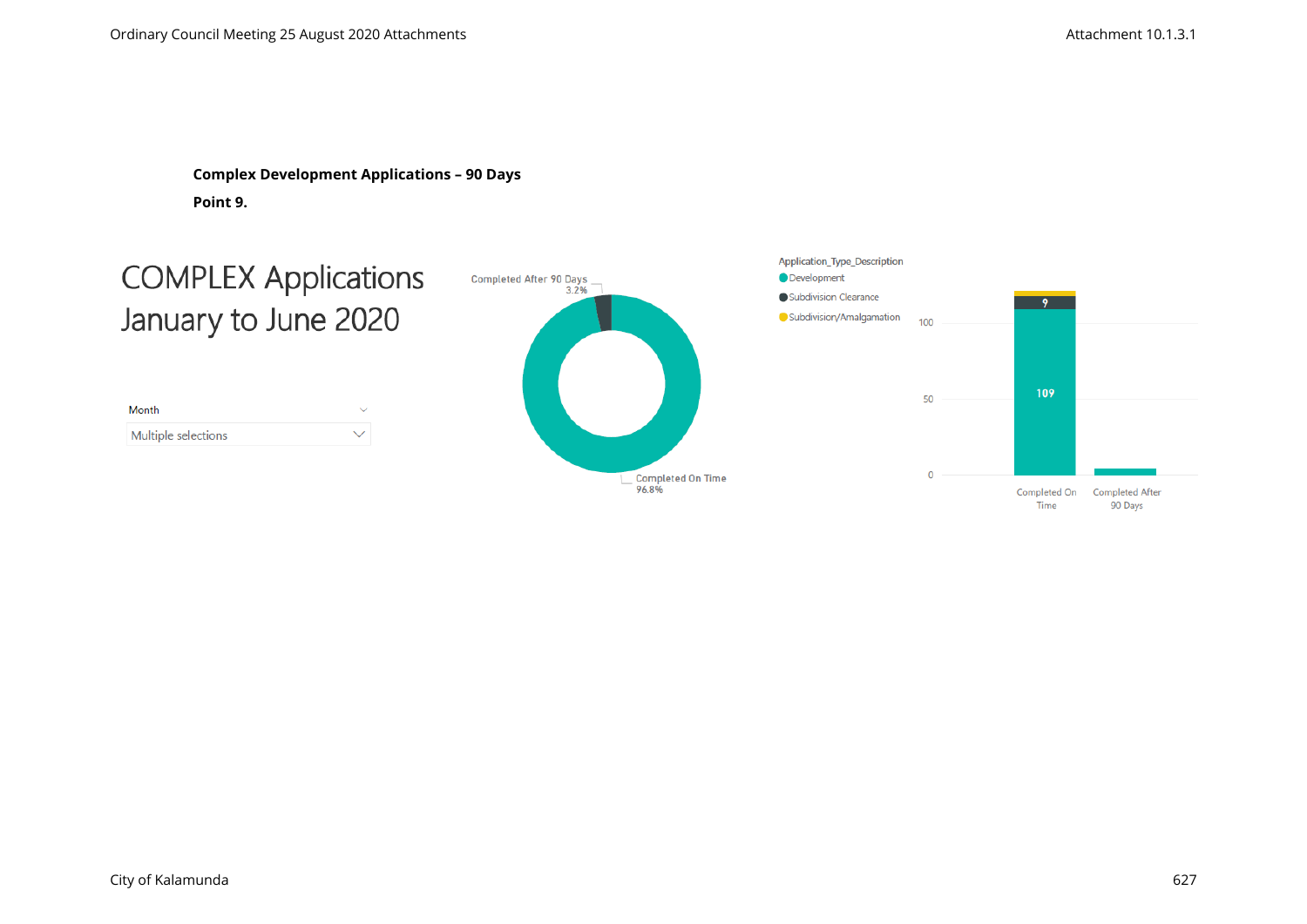**Customer Survey Results Point 15.**

How satisfied were you with the level of service provided?

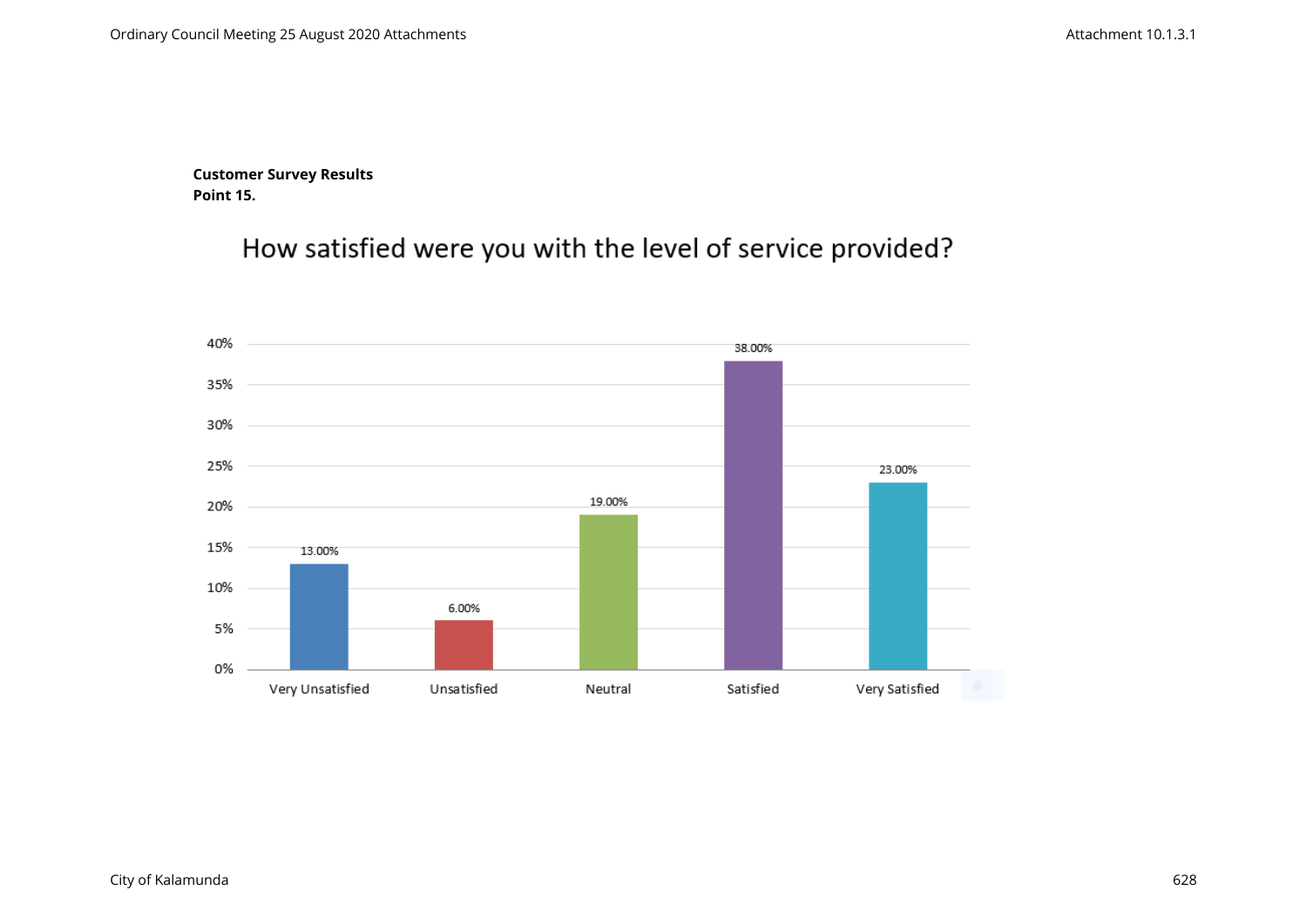**Point 16.**

Please indicate the level of service received for the following services during your application process.

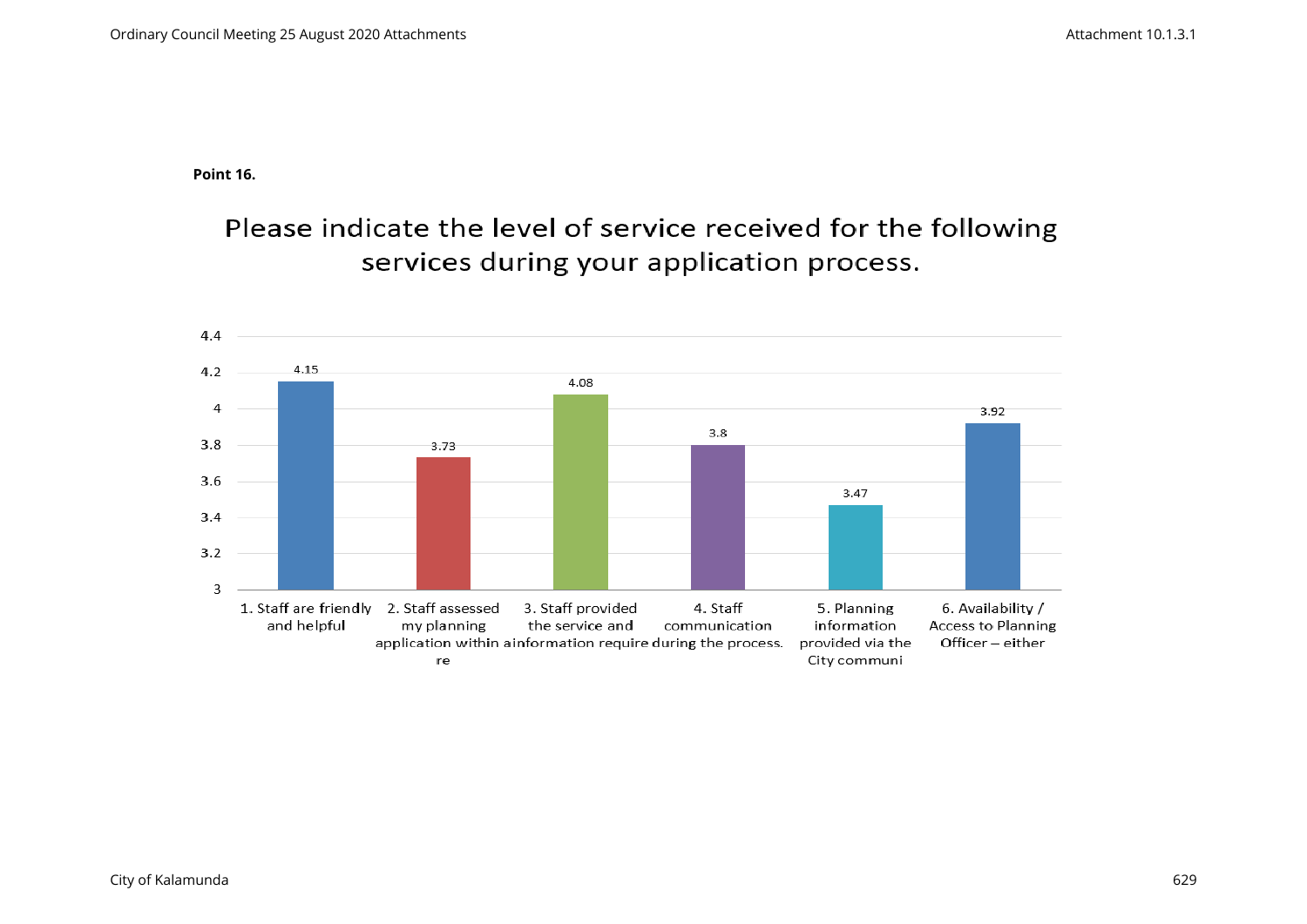#### **Building Point 19.**

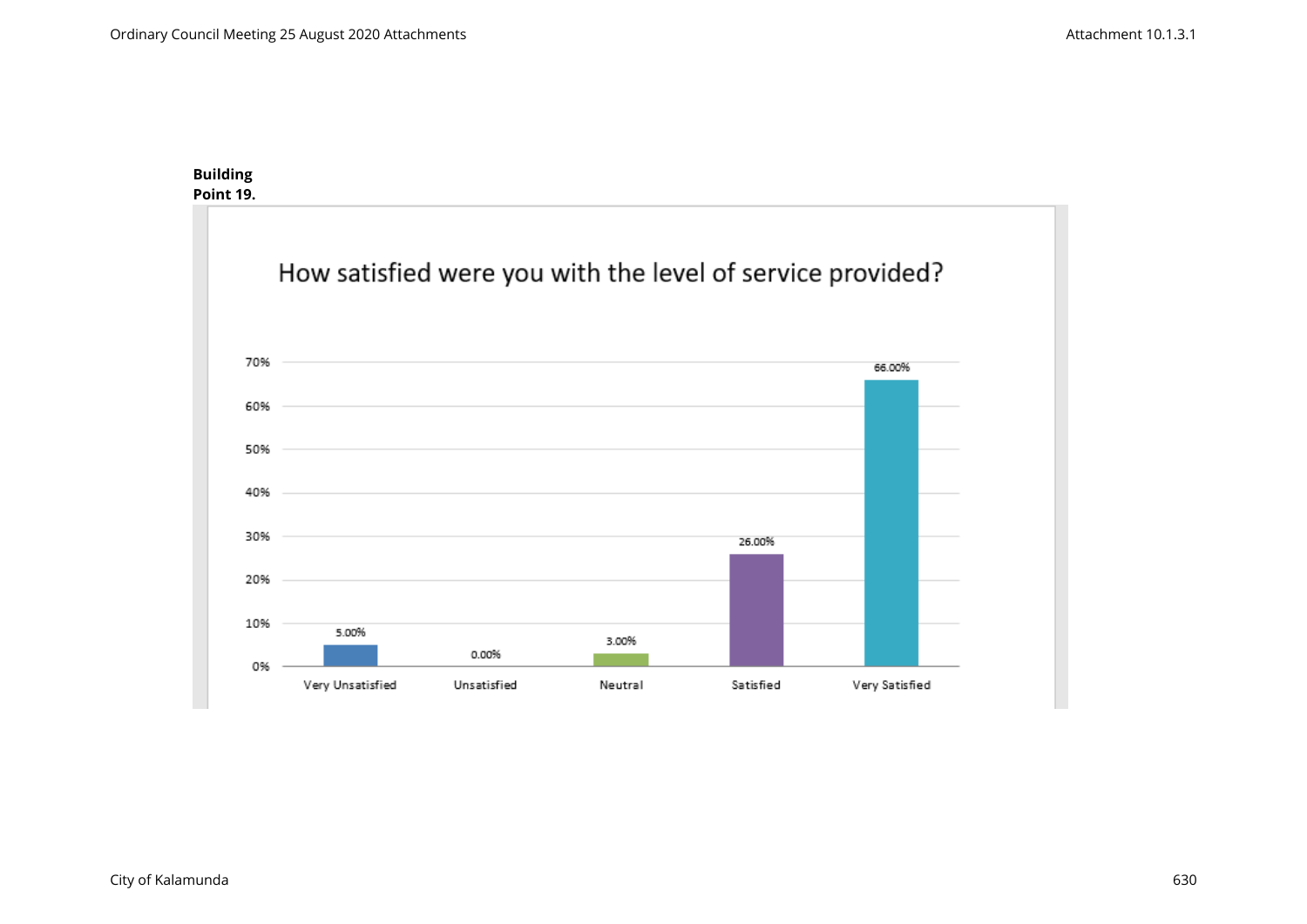**Point 20.** 

Please indicate the level of service received for the following services during your application process.

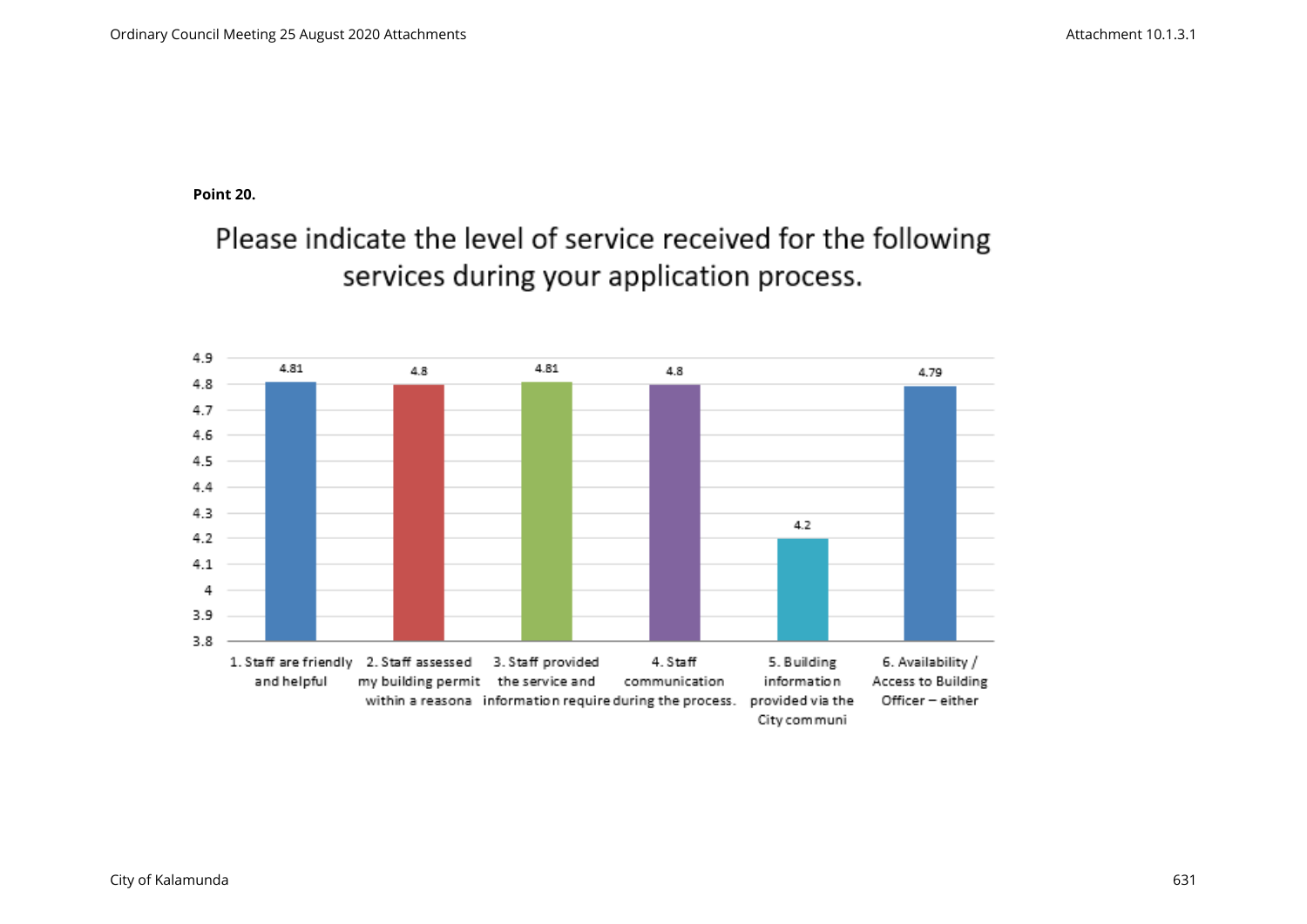### **Environmental Health and Community Safety Point 27. Environmental Health - Health Assessments**

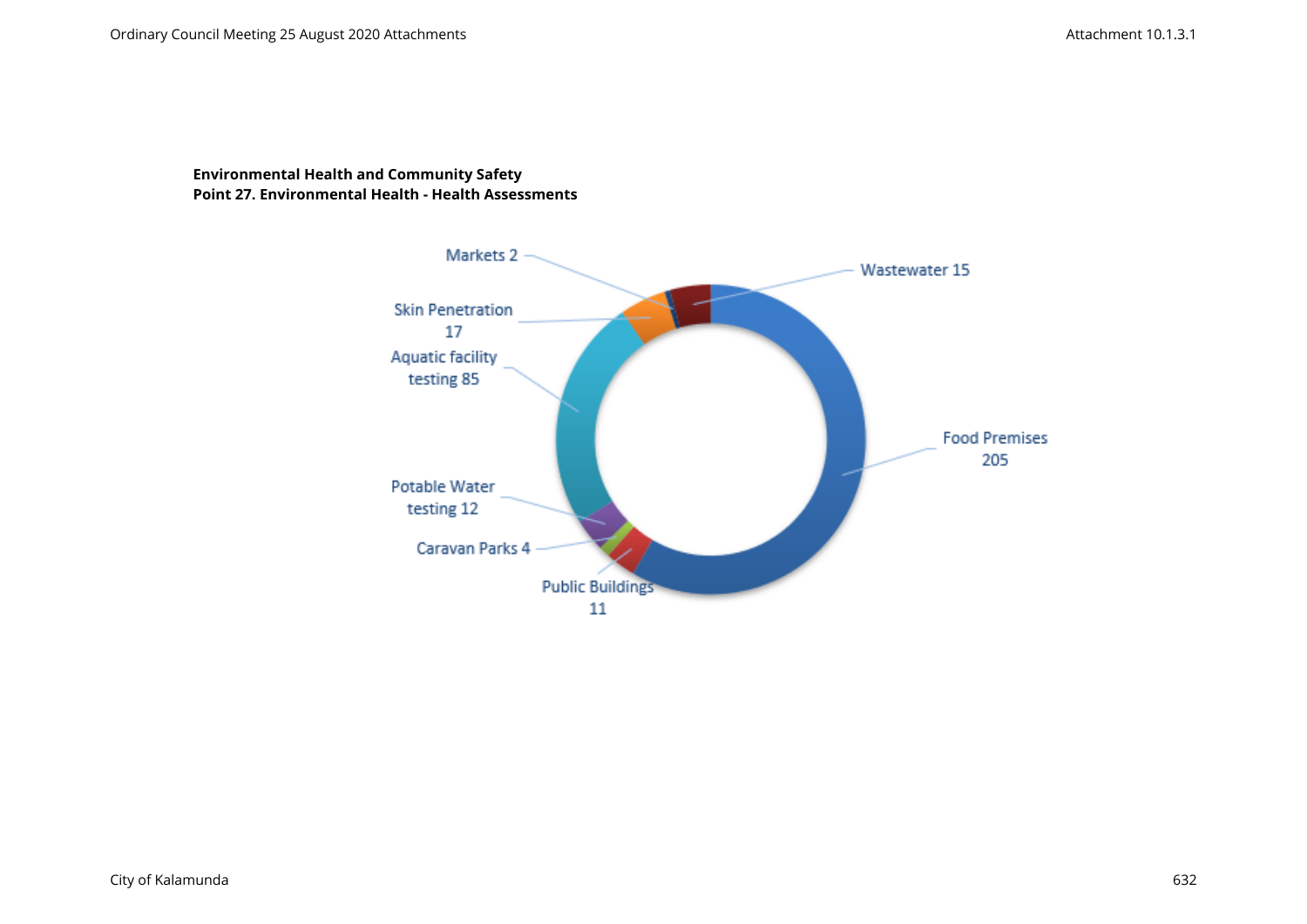

#### **Point 29. Summary of matters dealt with by the Environmental Health team**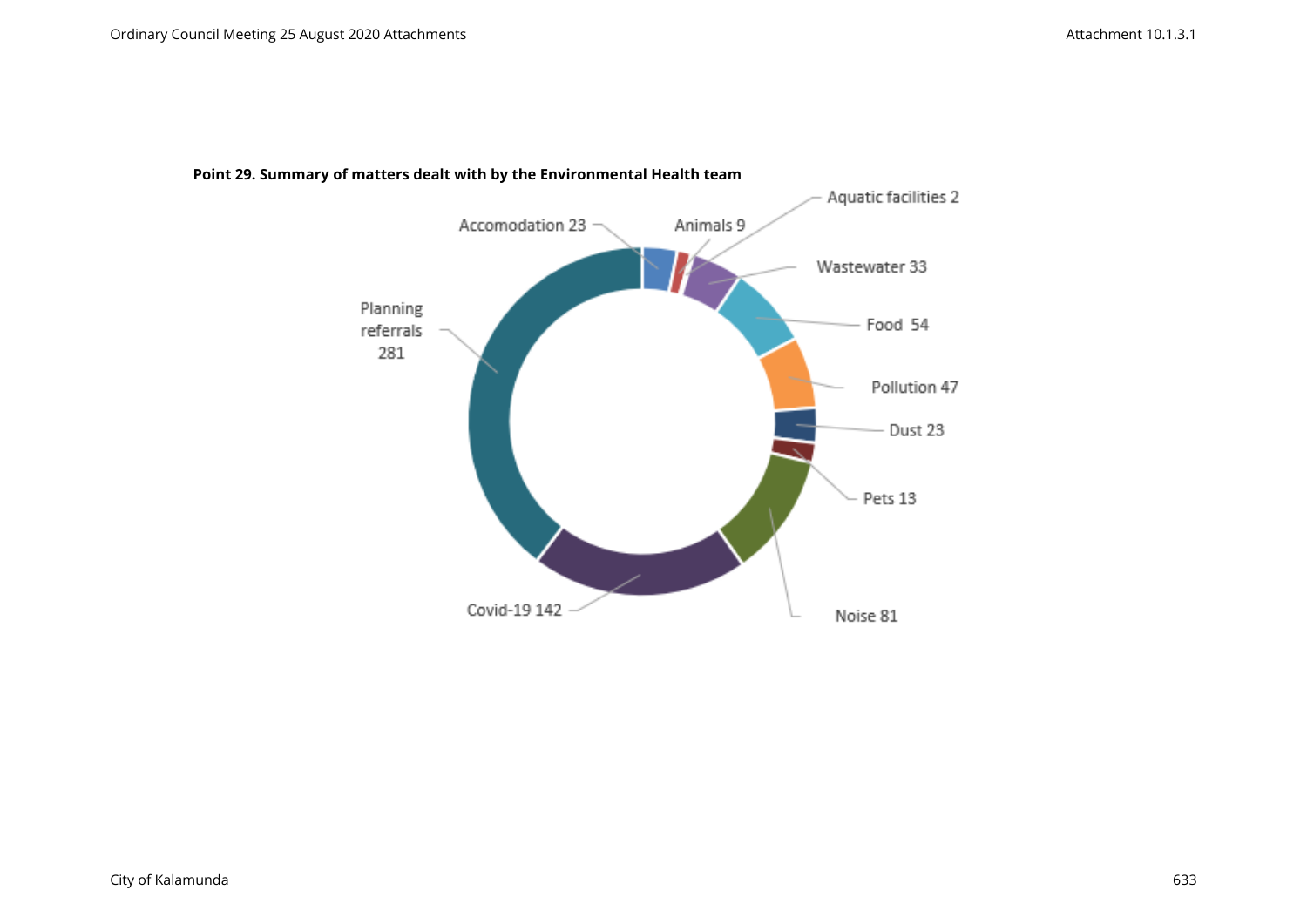#### **Community Safety**

**Point 31. Summary of the number and nature of matters dealt with by the City's Community Safety team.**